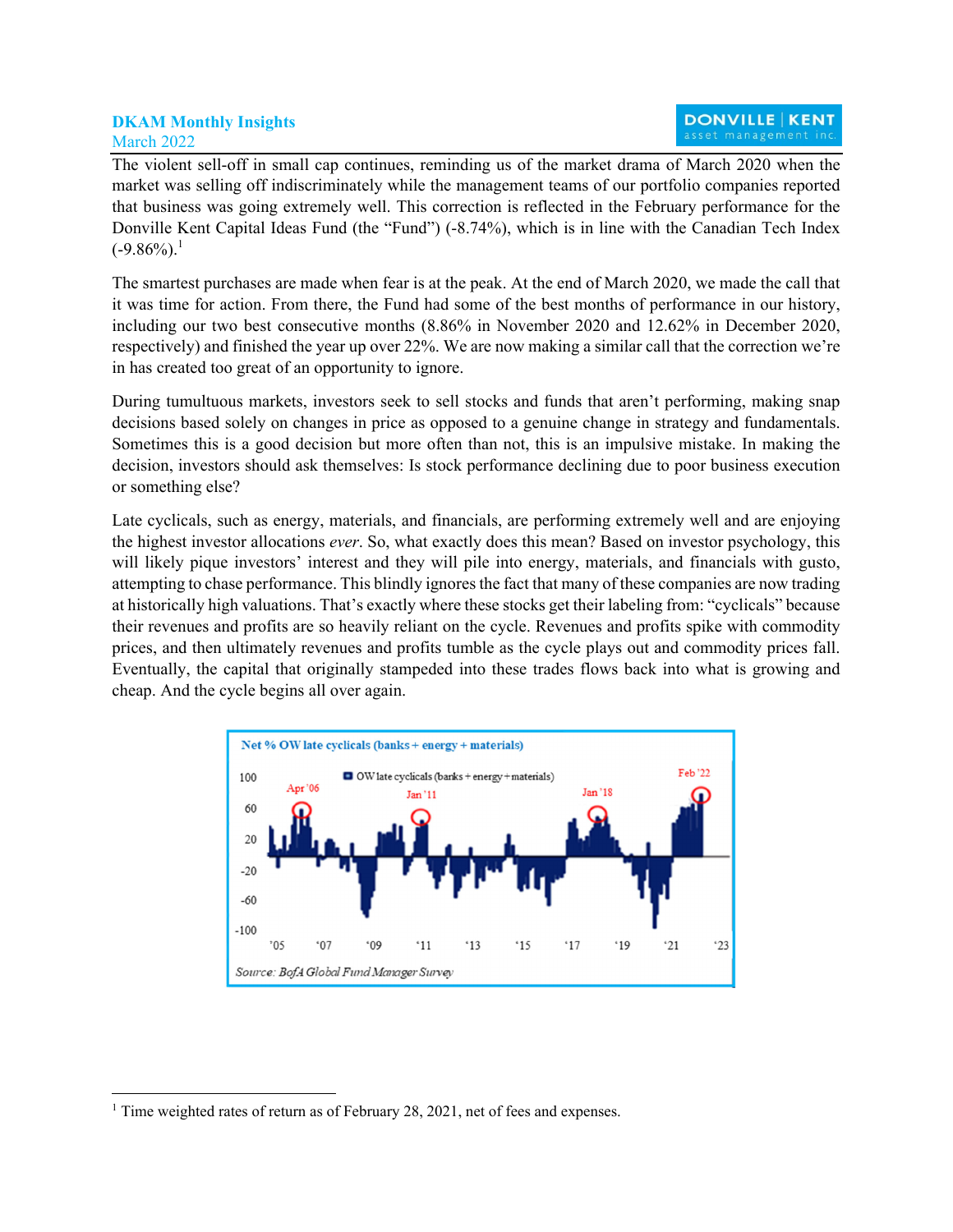It's important to emphasize that corrections like the one we're currently grappling with are where opportunities for massive performance are created. The current P/E ("price-to-earnings") for small cap companies is at the lowest level since the index was created almost three decades ago.<sup>2</sup>





For example, Goeasy is one of our largest investments and the stock plummeted by 70% during the pandemic sell-off. Investors without a strong understanding of the business may have hastily dumped the stock simply because the stock price declined from \$79 to \$23 in just a few weeks.<sup>3</sup> However, while Goeasy's stock was tumbling, the business was performing extremely well. Despite the pandemic, the company continued to observe a strong level of true overall payment performance. In April 2020, Goeasy collected 93% of the customer payments it would collect under normal conditions, relative to the size of its consumer loan portfolio, and by June 2020, this figure was back to 100%.<sup>4</sup> Plus, a lot of Goeasy's downside is insured against losses and the business was actually accelerating.

From the bottom in March 2020, **the stock would skyrocket by 830% over the next 18 months**, illustrating exactly why investors should never sell a stock based purely on a declining stock price. Today, we are seeing a similar scenario, with Goeasy's stock down by 44% from its high of \$217 in September 2021.<sup>5</sup> During this period, the company has reported earnings that beat analysts estimates, issued a strong forecast for 2022, and increased dividends by 38% while also buying back stock. The pandemic was a stress test for Goeasy's business strategy, and it passed with flying colors. At current prices, the stock is one of the cheapest and most attractive stocks we can find. This is a prime example of "outside market forces" temporarily creating turmoil for the stock while business fundamentals remain vibrant. During this correction, we have seized the opportunity to add to our Goeasy position, as well as other stocks in similar

<sup>2</sup> Based on forward P/E ratio for S&P 600. Source: Bloomberg.

<sup>3</sup> Bloomberg.

<sup>&</sup>lt;sup>4</sup> Goeasy Q2 2020 quarterly report.

<sup>5</sup> Bloomberg.